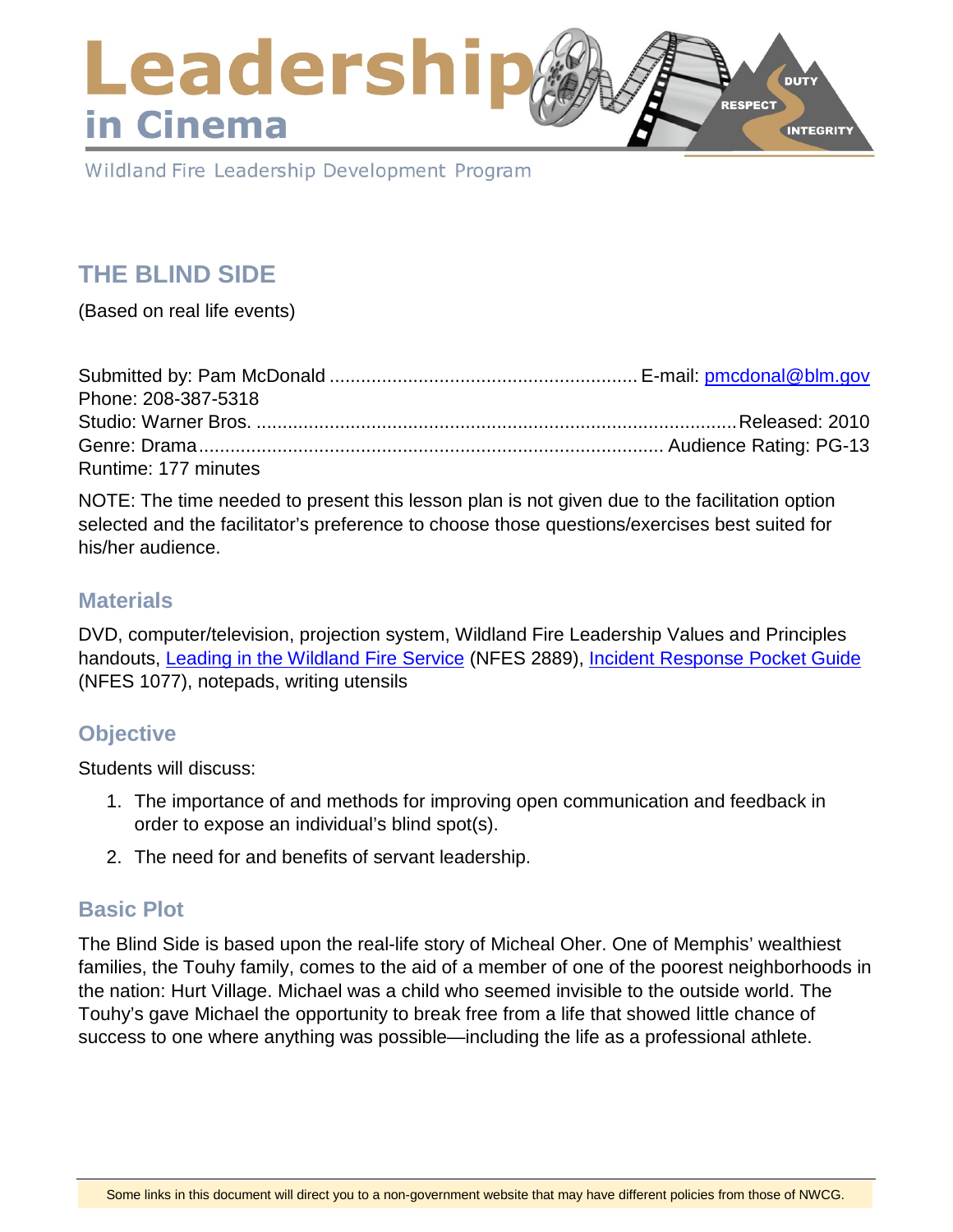# **Cast of Main Characters**

# **Facilitation Options**

**The framework for the Leadership in Cinema program allows facilitators to tailor the program to fit local leadership development needs and time frames. Facilitators are in no way bound to ask every question or utilize every part of the lesson plan.**

Creation of this lesson plan focuses students on Leading in the Wildland Fire Service. Facilitators are encouraged to provide each student with a copy of this document. Bound copies can be ordered through the NWCG National Fire Equipment System Catalog (NFES 2889) or by downloading at [http://www.fireleadership.gov/documents/LeadingWFS\\_Pub.pdf.](http://www.fireleadership.gov/documents/LeadingWFS_Pub.pdf)

Participants and facilitators of the program are encouraged to submit suggestions regarding the program of specific lesson plans to the Leadership in Cinema coordinator at leadership feedback@nifc.blm.gov. Local units are also encouraged to add to the Leadership in Cinema library as well.

The film can be viewed in its entirety or by clip selection, depending on facilitator intent and time schedules. Another method is to have the employees view the film on their own and then hold the discussion session.

## **Full-film Facilitation Suggestion**

When opting for the full-film method, the facilitator should determine a good breaking point near the middle of the film.

- 1. Review the Wildland Fire Leadership Values and Principles with students.
- 2. Advise students to document instances within the film that illustrate/violate the Wildland Fire Leadership Values and Principles on the handout provided.
- 3. Break students into small discussion groups.
- 4. Show students The Blind Side.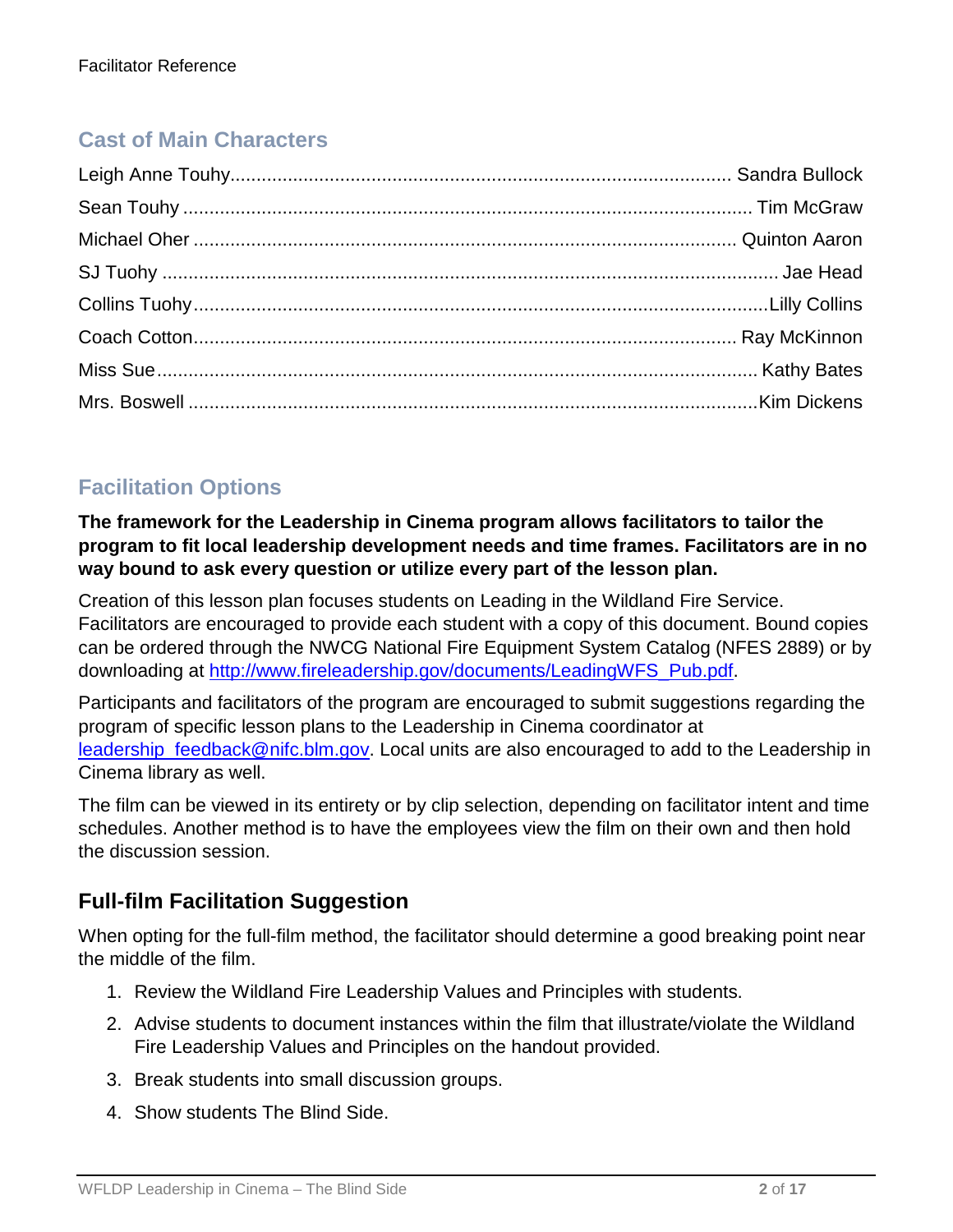- 5. Break. (Suggestion: After Chapter 11 when Collins joins Michael in the library to study; approximately 0:50:57)
- 6. Begin the guided discussion.
- 7. Provide a short synopsis with some "ticklers" to pay attention before beginning the rest of the film.
- 8. Resume the film.
- 9. Have students discuss their findings and how they will apply leadership lessons learned to their role in wildland fire suppression. Facilitate discussion in groups that have difficulty.
- 10.Wrap up the session and encourage students to apply leadership lessons learned in their personal and work lives.

## **Clip Facilitation Suggestion**

- 1. Review the leadership concept targeted for discussion. (May be given or ask students to identify the value or principle being illustrated after viewing the clip.)
- 2. Show the clip.
- 3. Facilitate discussion regarding the selected clip and leadership concept.
- 4. Break students into small discussion groups.
- 5. Have students discuss their findings and how they will apply leadership lessons learned to their role in wildland fire suppression. Facilitate discussion in groups that may have difficulty.
- 6. Wrap up the session and encourage students to apply leadership lessons learned in their personal and work lives.

## **Clip times listed are approximate!**

### *Mentor Suggestion*

The mentor should be available to the student to discuss lessons learned from the film as well as incorporating them to the student's leadership self-development plan.

Encouraging individuals to keep a leadership journal is an excellent way to document leadership concepts that are practiced.

Incorporate the use of Leading in the Wildland Fire Service (PMS 494-2, NFES 2889) into your mentoring program. The publication can be found at [http://www.fireleadership.gov/documents/LeadingWFS\\_Pub.pdf.](http://www.fireleadership.gov/documents/LeadingWFS_Pub.pdf)

Encourage students to take the Fireline Leadership Challenges found at the end of this lesson. These can be done as a group or individually in a self-paced environment.

Suggest other wildland fire leadership toolbox items that will contribute to the overall leadership development of the student.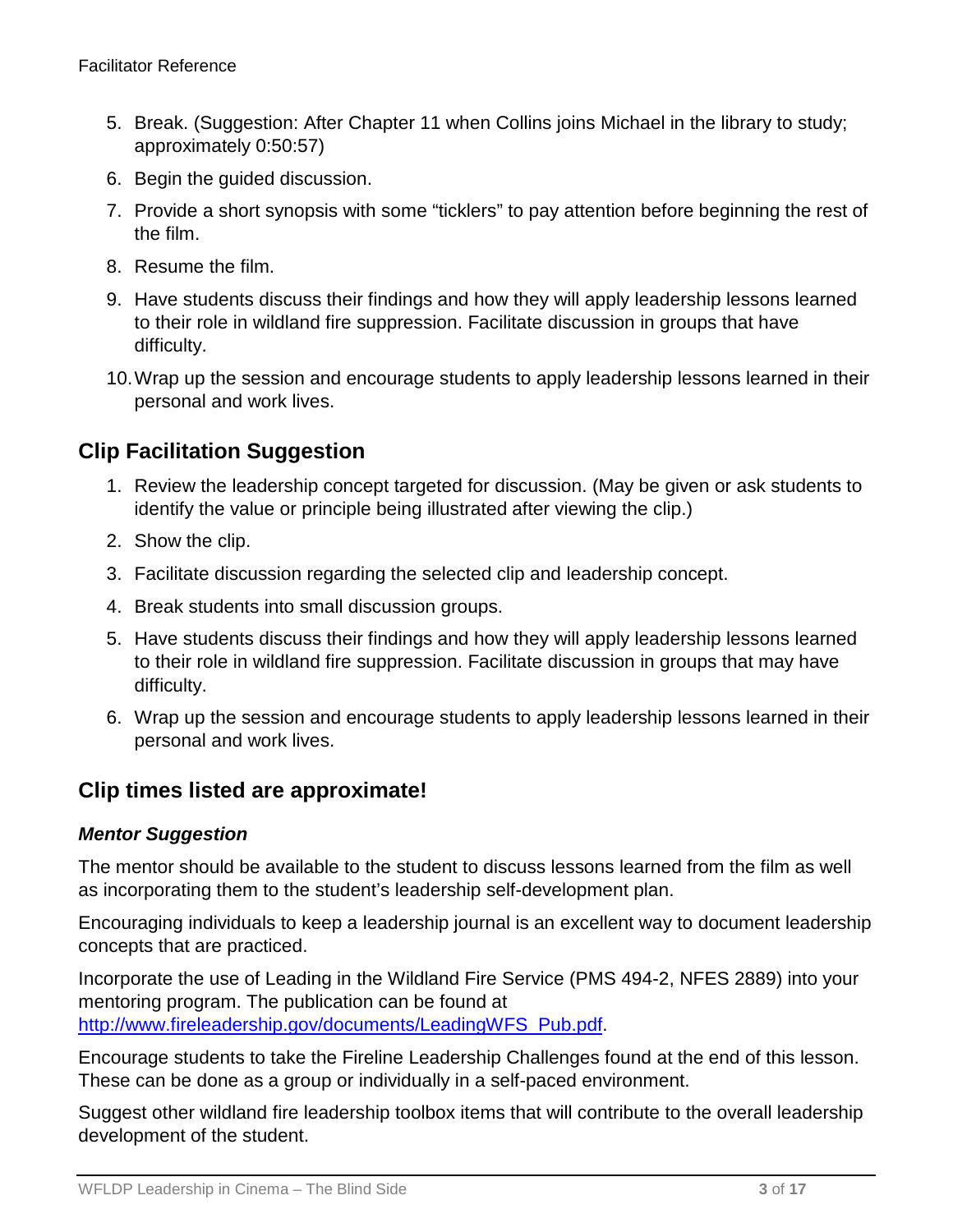### **Other References**

- Esposito, Cheryl. ["Leading Conversations: The Blind Spot of Leadership with Otto](http://alexsaconsulting.com/leading-conversations/special-encore-presentation-c-otto-scharmer-the-blind-spot-of-leadership)  [Scharmer.](http://alexsaconsulting.com/leading-conversations/special-encore-presentation-c-otto-scharmer-the-blind-spot-of-leadership)" Voice America-Business.
- Kaplan, Robert E. and Kaiser, Robert B. ["Developing Versatile Leadership.](http://sloanreview.mit.edu/article/developing-versatile-leadership/)" MIT Sloan Management Review. Summer 2003.
- Malandro, Loretta. "Discover Your Leadership Blindspots." Bloomberg Businessweek. September 1, 2009.
- Watts, Al. "Watch Your Blind Side!" [http://ezinearticles.com/?Watch-Your-Blind-](http://ezinearticles.com/?Watch-Your-Blind-Side!&id=4208366)[Side!&id=4208366](http://ezinearticles.com/?Watch-Your-Blind-Side!&id=4208366)

**Consider conducting the Johari Window exercise referred to on page 7. Special recognition and thanks go to The University of Tennessee's Center for Literacy for permission to use the Johari Window exercise found within the [Learning Skills](http://www.cls.utk.edu/ls_curriculum.html)  [Curriculum](http://www.cls.utk.edu/ls_curriculum.html) . Pages 115-121 of the Learning Skills Curriculum Book are for the facilitator; pages 302-306, for the student.**

The curriculum has many modules that may be of use by local training officers and students of fire. The curriculum covers:

- Learning styles
- Personality

• Problem solving

• Goal setting

• Teamwork

• Test taking strategies

Hyperlinks have been included to facilitate the use of the [Wildland Fire Leadership Development](https://www.fireleadership.gov/)  [Program website.](https://www.fireleadership.gov/) Encourage students of leadership to visit the website .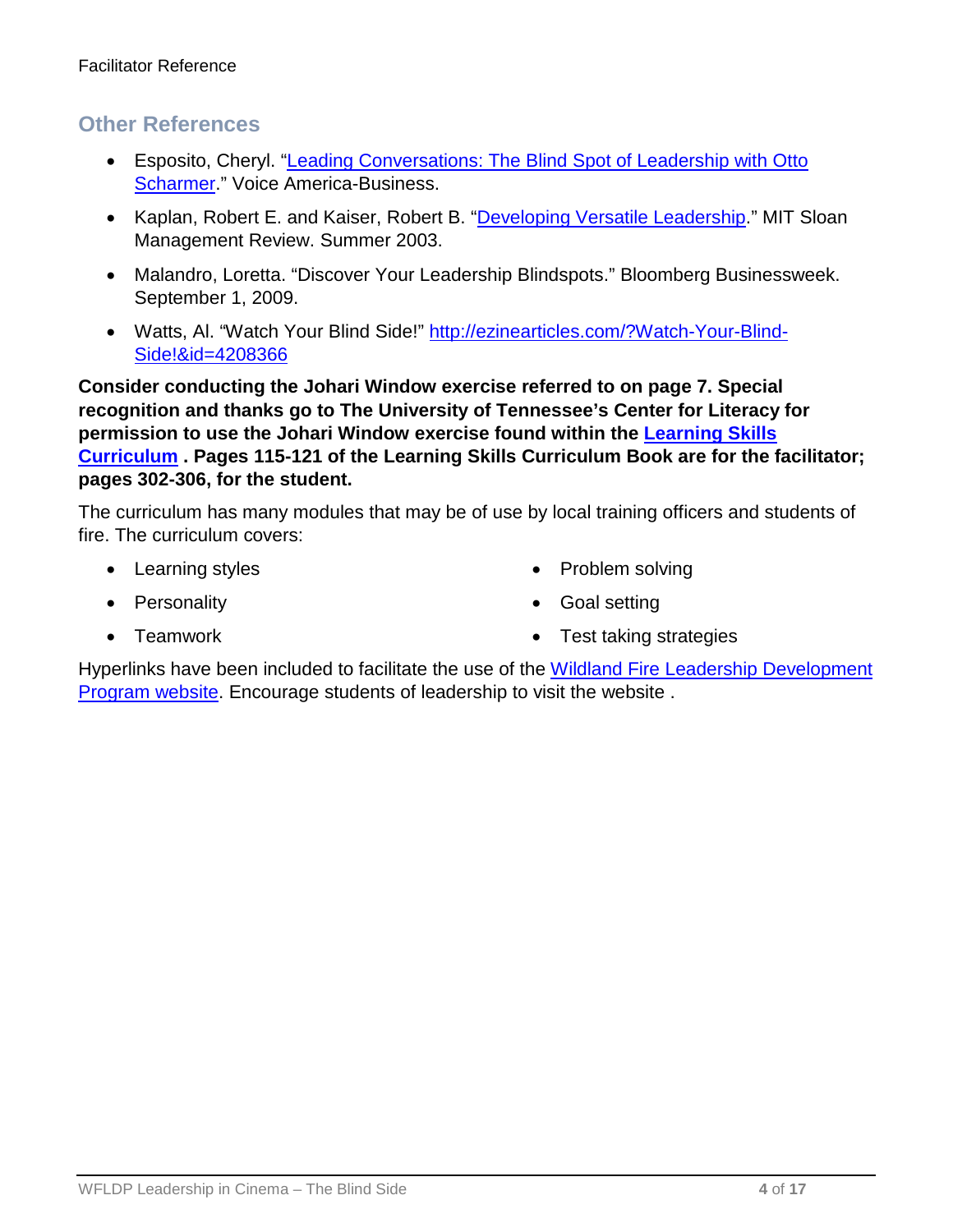## **Values and Principles**

Read or watch the following clips or scenes from the movie. Have students discuss in their groups what Wildland Leadership Values and Principles are represented or violated. (The examples presented below are suggestions.)

- 1. "Forget sports. Look at the wall. "Christian." We either take that seriously or we paint over it. You don't admit Michael Oher because of sports. You admit him because it's the right thing to do." ~ Bert Cotton (Chapter 2, 0:8:52 - 0:09:11)
	- Duty: Adhere to professional standard operating procedures.
	- Integrity: Set the example. Choose the difficult right over the easy wrong.
- 2. Compare the previous clip with "I thought he was gonna be a player. I can't believe I used up all my chips to get him in school." ~ Bert Cotton (Chapter 13, 0:52:41)
- 3. He threw this in the trash can."I look and I see white everywhere—white walls, white floors, and a lot of white people. The teachers do not know I have no idea of anything they are talking about. I do not wanna listen to anyone, especially the teachers. They are giving homework and expecting me to do the problems on my own. I have never done homework in my life. I go to the bathroom, look in the mirror and say: 'This is not Michael Oher.'" He entitled it "White Walls." ~ Mrs. Boswell (Chapter 3, 0:13:47 – 0:14:33)
	- Duty: Observe and assess action in progress without micro-managing.
	- Duty: Consider individual skill levels and development needs when assigning tasks.
	- Integrity: Set the example. Don't show discouragement when facing set backs.
- 4. Mrs. Boswell's insight of Michael's learning disconnect and willingness to give him a chance at a good education.
	- Duty: Develop a plan to accomplish given objectives.
	- Duty: Use positive feedback to modify duties, tasks and assignments when appropriate.
	- Duty: Consider individual skill levels and development needs when assigning tasks.
	- Respect: Take care of your subordinate's needs.
	- Integrity: Accept full responsibility for and correct poor team performance. (The educational system had let Michael down.)
	- Integrity: Choose the difficult right over the easy wrong. (She could have followed suit and allowed Michael to fail.)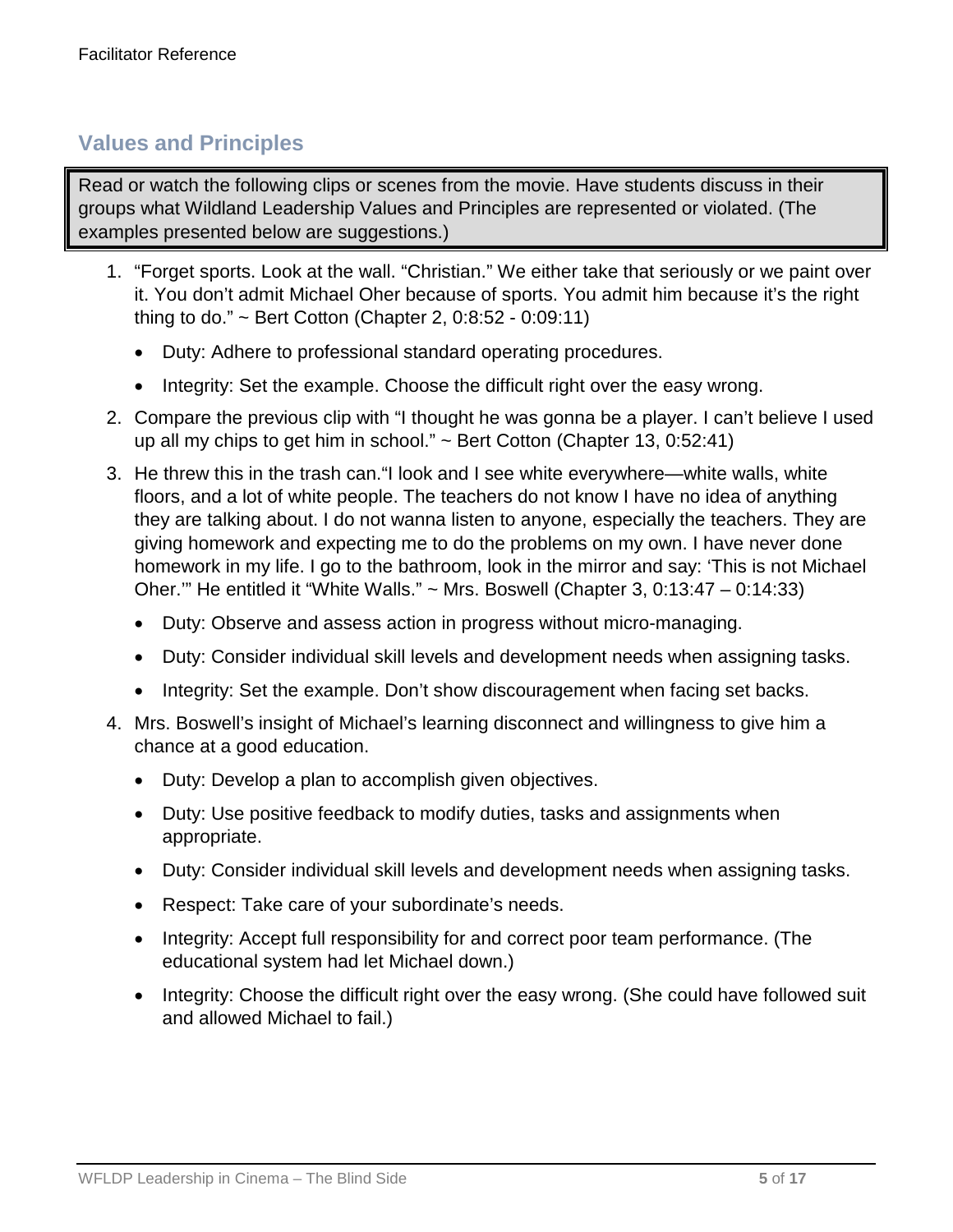- 5. ...Look, here's the deal. I don't need y'all to approve my choices, all right? But I do ask that you respect them. You have no idea what this boy's been through. And if this is gonna become some running diatribe, I can find an overpriced salad a lot closer to home.  $\sim$  Leigh Anne Tuohy (Chapter 11, 0:47:23 – 0:47:53)
	- Duty: Take charge when in charge.
	- Duty: Issue clear instructions.
	- Respect: Resolve conflicts between individuals on the team.
	- Integrity: Don't show discouragement when facing set backs.
- 6. Leigh Anne Tuohy interrupts practice and Coach Cotton to explain to Michael the fundamentals of protecting the quarterback using the analogy of protecting the family. (Chapter 16, 1:09:29 – 1:12:48)
	- Duty: Maintain situational awareness in order to anticipate needed actions.
	- Duty: Use positive feedback to modify duties, tasks and assignments when appropriate.
	- Respect: Know your subordinates and look out for their well being.
	- Respect: Employ your subordinates in accordance with their capabilities.
- 7. "This young man plays for my team. My team! And I will defend him like he's my own son against you...) ~ Bert Cotton (Chapter 17, 1:17:55 – 1:19:00)
	- Duty: Take charge when in charge.
	- Respect: Know your subordinates and look out for their well being.
	- Integrity: Share the hazards and hardships with your subordinates.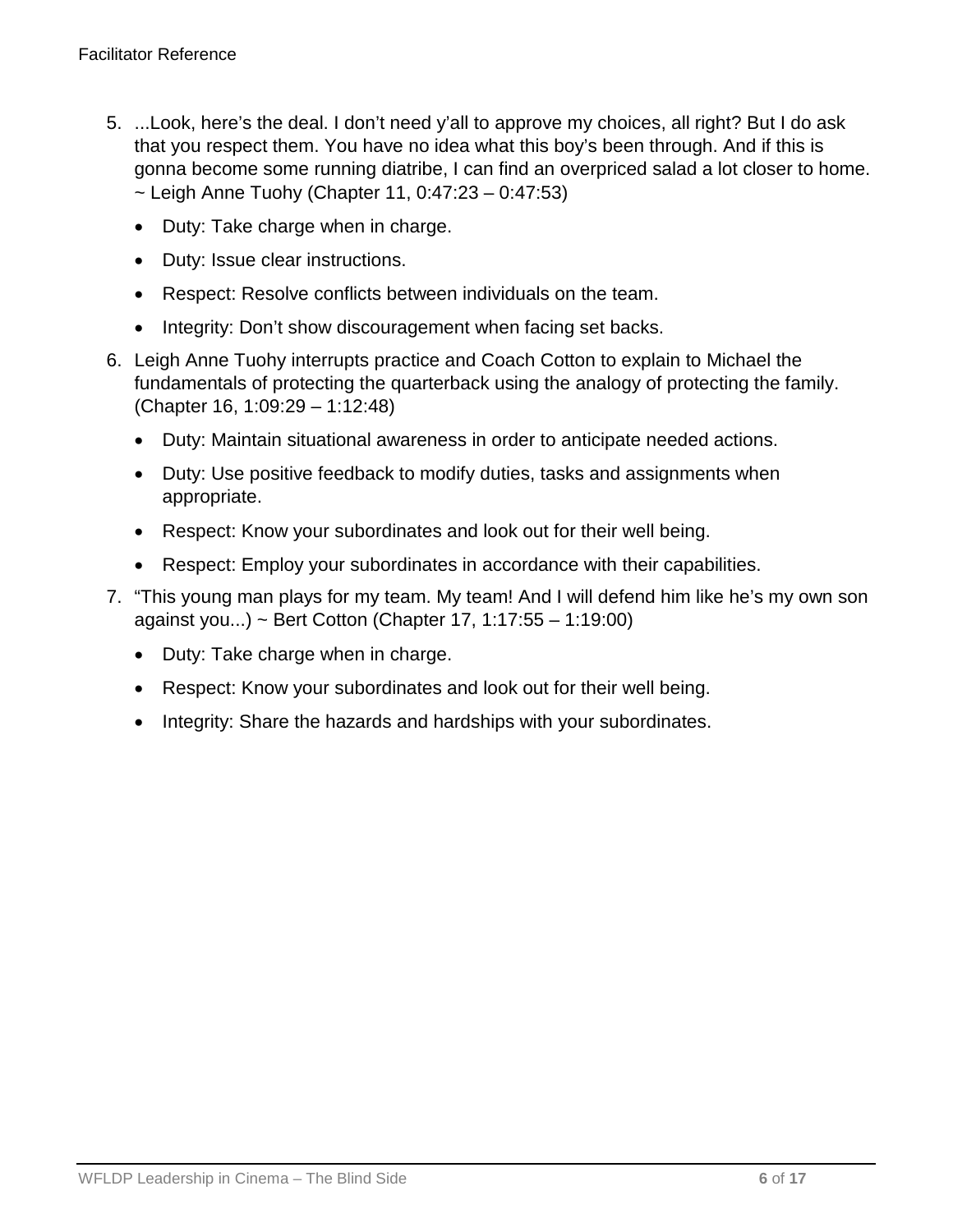## **The Blind Side**

### **Guided Discussion – Possible Answers**

*"The starting point for leadership development is self-awareness. In many ways, our greatest challenge is to know ourselves. Self-awareness is an inward application of situation awareness. Fire leaders have an inner drive to analyze and know ourselves. We probe our blind spots and come away resolved to improve ourselves. We honestly appraise our own strengths and weaknesses." [\(Leading in the Wildland Fire Service,](https://www.nwcg.gov/sites/default/files/products/pms494-2_0.pdf#page=63)  [page 59\)](https://www.nwcg.gov/sites/default/files/products/pms494-2_0.pdf#page=63)*

1. On two occasions, Michael assures both Leigh Anne and Coach Cotton that he has their back. (Chapter 8, 0:32:42 – 0:32:50 and Chapter 17, 1:18:15 – 1:19:00) A quarterback's blind side is similar to what drivers and others refer to as their blind spot—the area of unawareness that can potentially cause harm.

Respond to the following statement, "We all invest in something, personally or professionally.

- If you're a business owner [wildland fire leader], who is your insurance?
- Who are the people that protect your blind side and allow you to be successful?

o Have you even noticed them yet?

o Do you take the time to appreciate them?

I think it's not necessarily what you invest in but who you invest in that's more important. With the right people, your team, your family, your business, will be successful. Take a closer look at those around you. Take the time to see who's there. You might be surprised, with a little bit of coaching, they could be the insurance that protects you for life." (Tara Young, Marketing Coordinating, Unified360)

**Leaders:** What mechanisms do you have in place to identify your blind spots?

- Encourage feedback from your superiors and subordinates.
- Listen more, talk less.
- Avoid tunnel vision and group think.
- Surround yourself with competent people and develop high-trust relationships.
- Acknowledge that blind spots exist and expose yours.
	- o Participate in a 360-degree performance assessment.
	- o Read [C. Otto Scharmer's "Discovering the Blind Spot of Leadership.](http://www.allegrosite.be/artikels/Uncovering_the_blind_spot_of_leadership.pdf)"

**Followers:** What can you do to help your leader realize his/her blind spot?

• Answers will vary. Ensure that members of the group have a means by which to express themselves in a forum that is respectful and courteous to the participant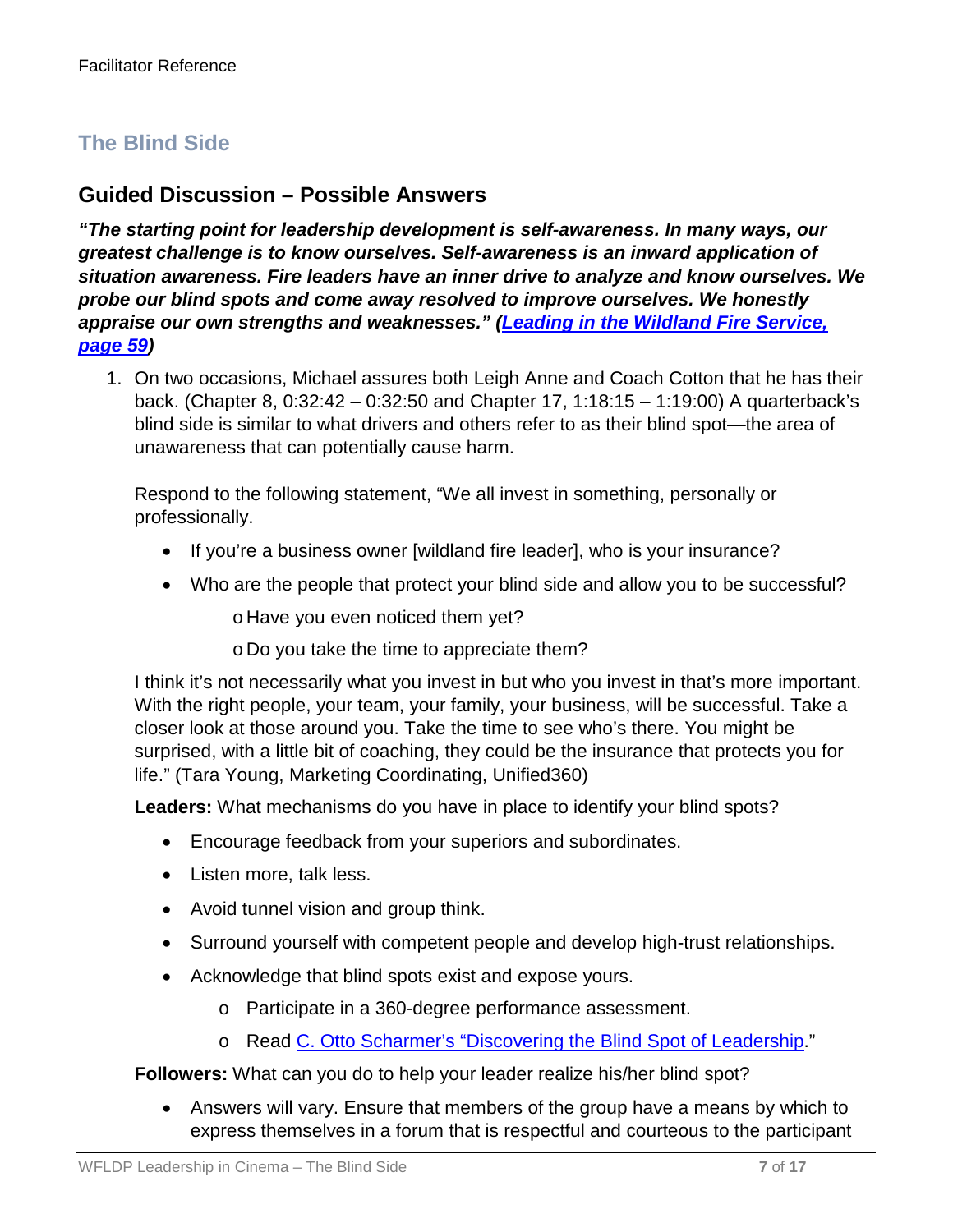and allows for team building. Consider having an unbiased third party hear the employee concerns.

- o Lead up as needed. If you feel comfortable, "blind side" your leader provide your leader with respectful, unsolicited feedback. Be a part of the solution not part of the problem.
- o Play devil's advocate.
- Why is it important to recognize blind spots?
	- o To ensure the safety and well-being of all members of the team.
- 2. Read the "Command Climate" section on pages 19 22 of Leading in the Wildland Fire [Service.](https://www.nwcg.gov/sites/default/files/products/pms494-2_0.pdf#page=23)
	- As a wildland fire leader, how important is it to value your subordinates?
		- oThe proper response is that valuing your people is of utmost importance to any leader. Leaders are bound by duty, respect, and integrity to put the needs of his/her subordinates before their own.
	- What do you do to ensure that all members of the team are valued employees?

Michael Lee Stallard presents the following tips in Fired Up or Burned Out (See Fireline Leadership Challenge #2 for instructions on obtaining a copy.)

- Eliminate disrespectful, condescending, and rude behavior.
- Go easy on the criticism.
- **Minimize unnecessary rules and excessive controls.**
- **Eliminate excessive signs of hierarchy.**
- Get rid of devaluing leaders.
- Replace devaluing severance procedures.
- As a follower, do you feel valued?

If so, what has your leader done to make you feel valued?

- Answers will vary. Encourage group members to share their experiences with one another.
	- o Professional development
	- o Employee support programs
	- o Recognition and praise

If not, what feedback can you provide to your leader about your discontent?

 Answers will vary. Ensure that members of the group have a means by which to express themselves in a forum that is respectful and courteous to the participant and allows for team building. Consider having an unbiased third party hear the employee concerns.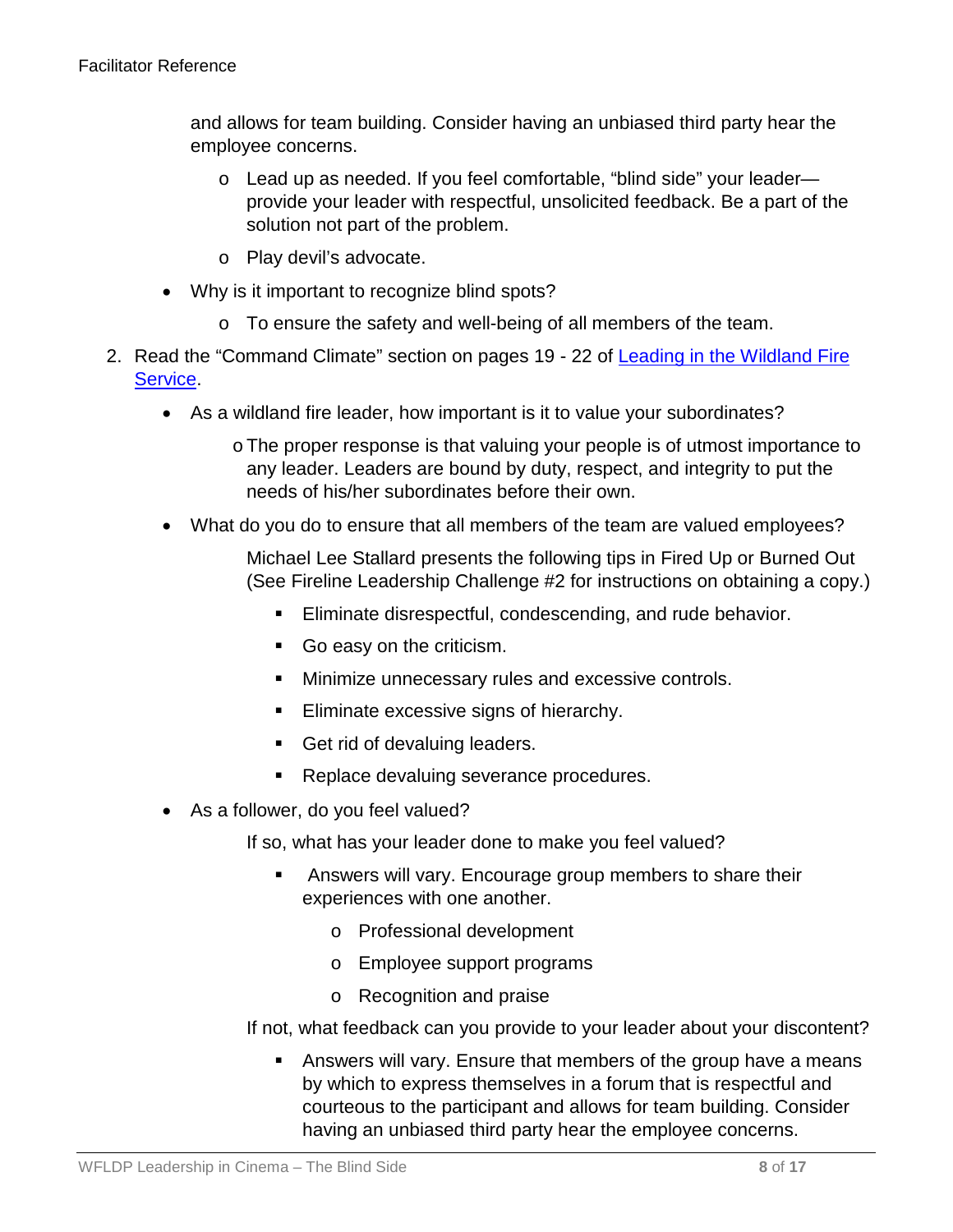- 3. Some (including the NCAA) questioned the Touhy's motives regarding their involvement in Michael Oher's life. Have you ever had your motives questioned or have you ever questioned someone else's motives? How did you handle your involvement in this situation?
	- Answers will vary. Ensure that members of the group have a means by which to express themselves in a forum that is respectful and courteous to the participant and allows for team building. Consider having an unbiased third party hear the employee concerns.
- 4. Review and/or discuss the scene where Sean Touhy helps Michael develop an essay topic using an analogy between Alfred Lord Tennyson's "The Charge of the Light Brigade" (see Student Handout page 2) and LSU/Ole Miss. (Chapter 22, 1:37:32 – 1:41:31).

*Courage is a hard thing to figure. You can have courage based on a dumb idea or a mistake, but you're not supposed to question adults or your coach or your teacher because they make the rules. Maybe they know best, but maybe they don't. It all depends on who you are, where you come from. Didn't at least one of the 600 guys think about giving up and joining with the other side? I mean, valley of Death, that's pretty salty stuff. That's why courage is tricky. Should you always do what others tell you to do? Sometimes you might not even know why you're doing something. I mean, any fool can have courage. But honor, that's the real reason you either do something or you don't. It's who you are and maybe who you want to be. If you die trying for something important, then you have both honor and courage, and that's pretty good. I think that's what the writer was saying: That you should hope for courage and try for honor. And maybe even pray that the people telling you what to do have some too.* ~ Michael Oher

After reading Tennyson's poem and Michael's quote, create an analogy using wildland firefighting where either individuals did or did not speak up in the face of danger or opted to put the needs of their subordinates before their own.

- Answers will vary. Read the ["Courage in the Face of Danger"](https://www.nwcg.gov/sites/default/files/products/pms494-2_0.pdf#page=15) vignette located on pages 11 and 12 of Leading in the Wildland Fire Service.
- Review the green pages of the *Incident Response Pocket Guide* (IRPG).
- Review ["How to Properly Refuse Risk"](https://www.nwcg.gov/sites/default/files/publications/pms461.pdf#page=35) pages 17 and 18 of the IRPG.
- 5. Leaders should ensure that their teams form into cohesive units. Take time to determine how well your team is functioning by taking the L-380 "Crew Cohesion Assessment" developed by Mission-Centered Solutions and downloadable from the Toolbox on the [Wildland Fire Leadership Development Program](https://www.fireleadership.gov/) website.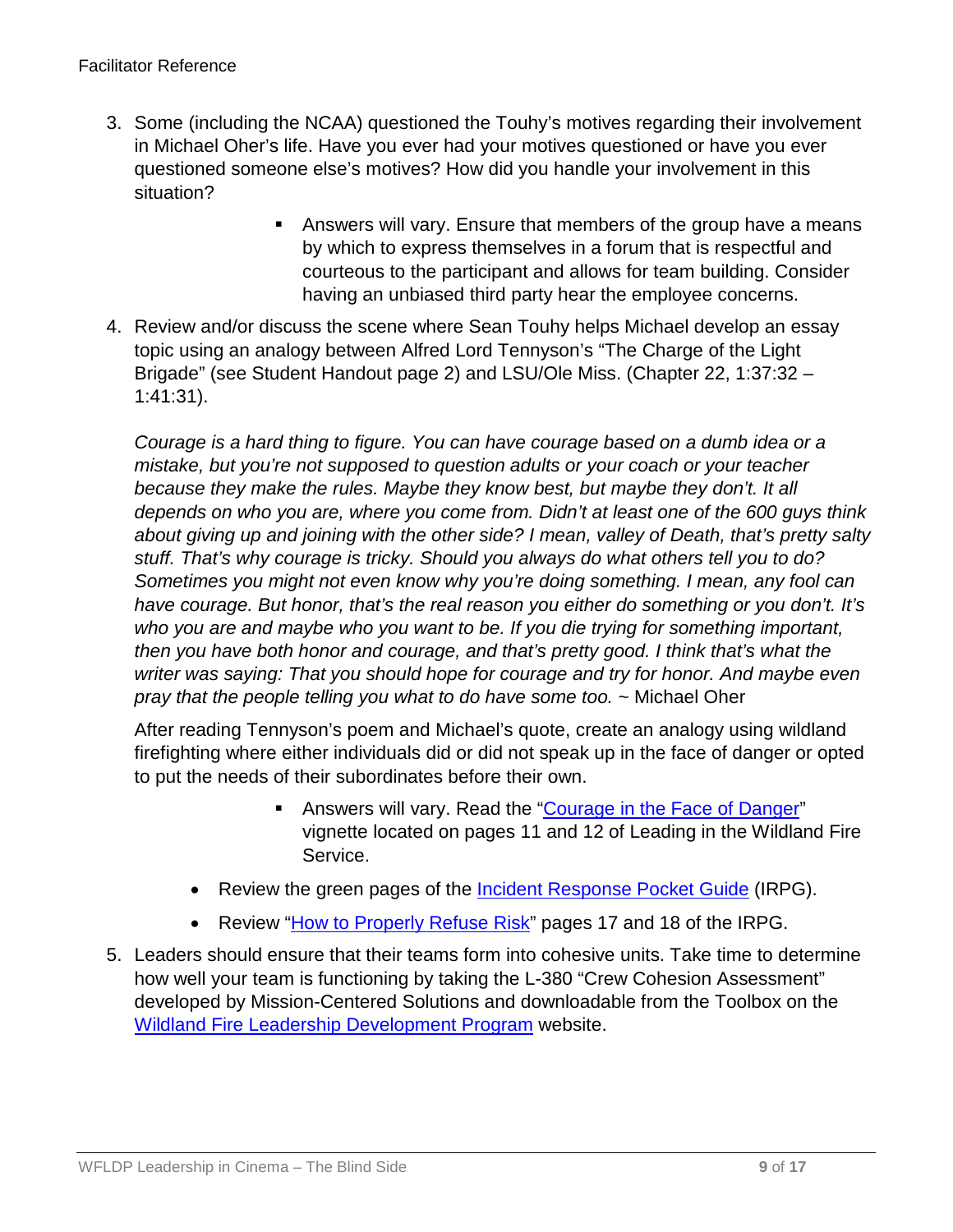#### Be proficient in your job, both technically & as a leader.

- Take charge when in charge.
- Adhere to professional standard operating procedures.
- Develop a plan to accomplish given objectives.

#### Make sound & timely decisions.

- Maintain situation awareness in order to anticipate needed actions.
- Develop contingencies & consider consequences.
- Improvise within the commander's intent to handle a rapidly changing environment.

#### Ensure that tasks are understood, supervised, accomplished.

- Issue clear instructions.
- Observe & assess actions in progress without micro-managing.
- Use positive feedback to modify duties, tasks & assignments when appropriate.

#### Develop your subordinates for the future.

- Clearly state expectations.
- Delegate tasks that you are not required to do personally.
- Consider individual skill levels & developmental needs when assigning tasks.

#### Know your subordinates and look out for their well-being.

- Put the safety of your subordinates above all other objectives.
- Take care of your subordinate's needs.
- Resolve conflicts between individuals on the team.

#### Keep your subordinates informed.

- Provide accurate & timely briefings.
- Give the reason (intent) for assignments & tasks.
- Make yourself available to answer questions at appropriate times.

#### Build the team.

- Conduct frequent debriefings with the team to identify lessons learned.
- Recognize accomplishments & reward them appropriately.
- Apply disciplinary measures equally.

#### Employ your subordinates in accordance with their capabilities.

- Observe human behavior as well as fire behavior.
- Provide early warning to subordinates of tasks they will be responsible for.

- Consider team experience, fatigue & physical limitations when accepting assignments.

#### Know yourself and seek improvement.

- Know the strengths/weaknesses in your character & skill level.
- Ask questions of peers & supervisors.
- Actively listen to feedback from subordinates.

#### Seek responsibility and accept responsibility for your actions.

- Accept full responsibility for & correct poor team performance.
- Credit subordinates for good performance.
- Keep your superiors informed of your actions.

#### Set the example.

- Share the hazards & hardships with your subordinates.
- Don't show discouragement when facing setbacks.
- Choose the difficult right over the easy wrong.





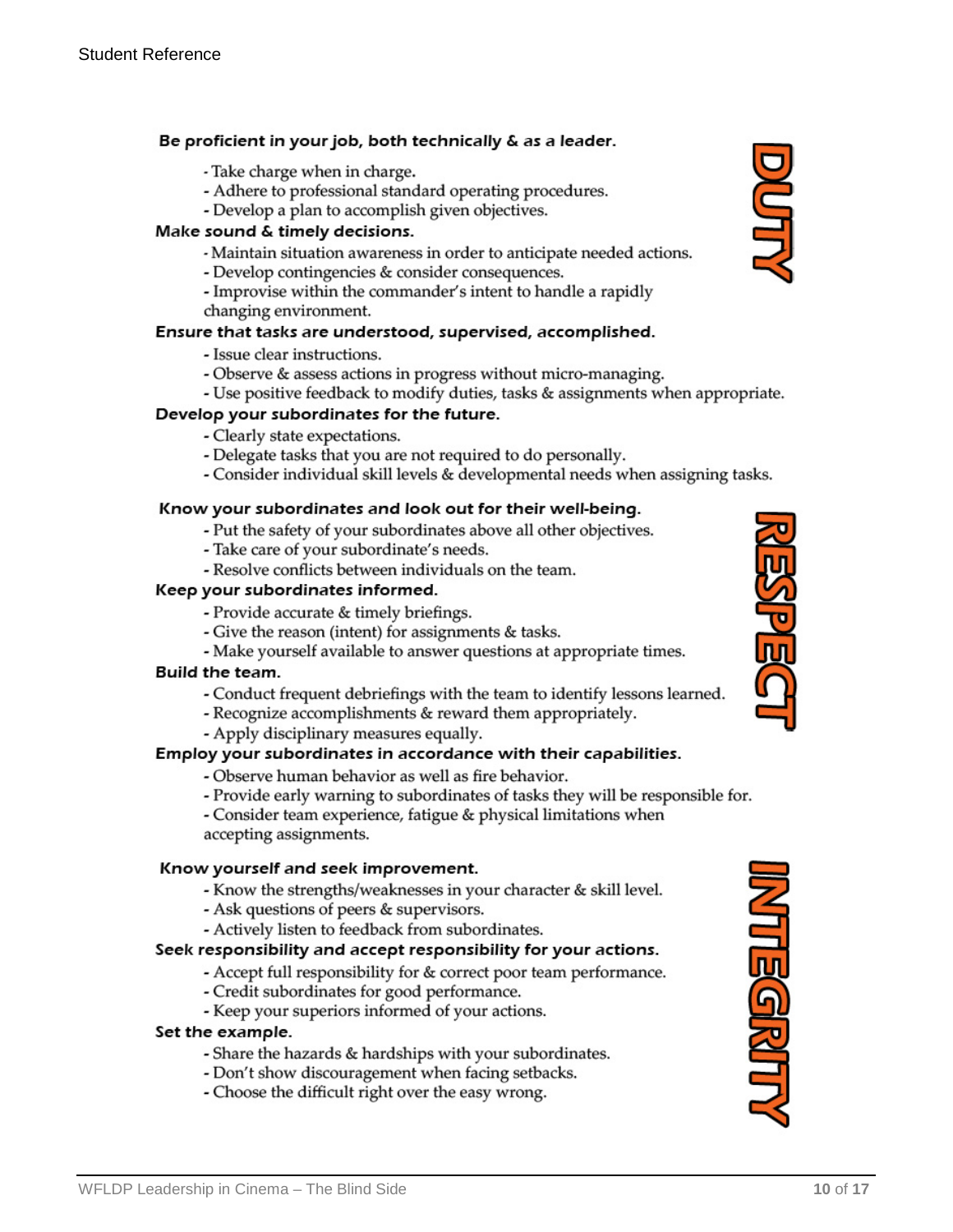## **Blind Side**

- 1. Document film clips illustrating or violating the Wildland Fire Leadership Values and Principles.
- 2. Discuss leadership lessons learned from the film with group members or mentor.

### **Duty**

- 1. Be proficient in your job, both technically and as a leader.
- 2. Make sound and timely decisions.
- 3. Ensure that tasks are understood, supervised and accomplished.
- 4. Develop your subordinates for the future.

### **Respect**

- 1. Know your subordinates and look out for their well-being.
- 2. Keep your subordinates informed.
- 3. Build the team.
- 4. Employ your subordinates in accordance with their capabilities.

## **Integrity**

- 1. Know yourself and seek improvement.
- 2. Seek responsibility and accept responsibility for your actions.
- 3. Set the example.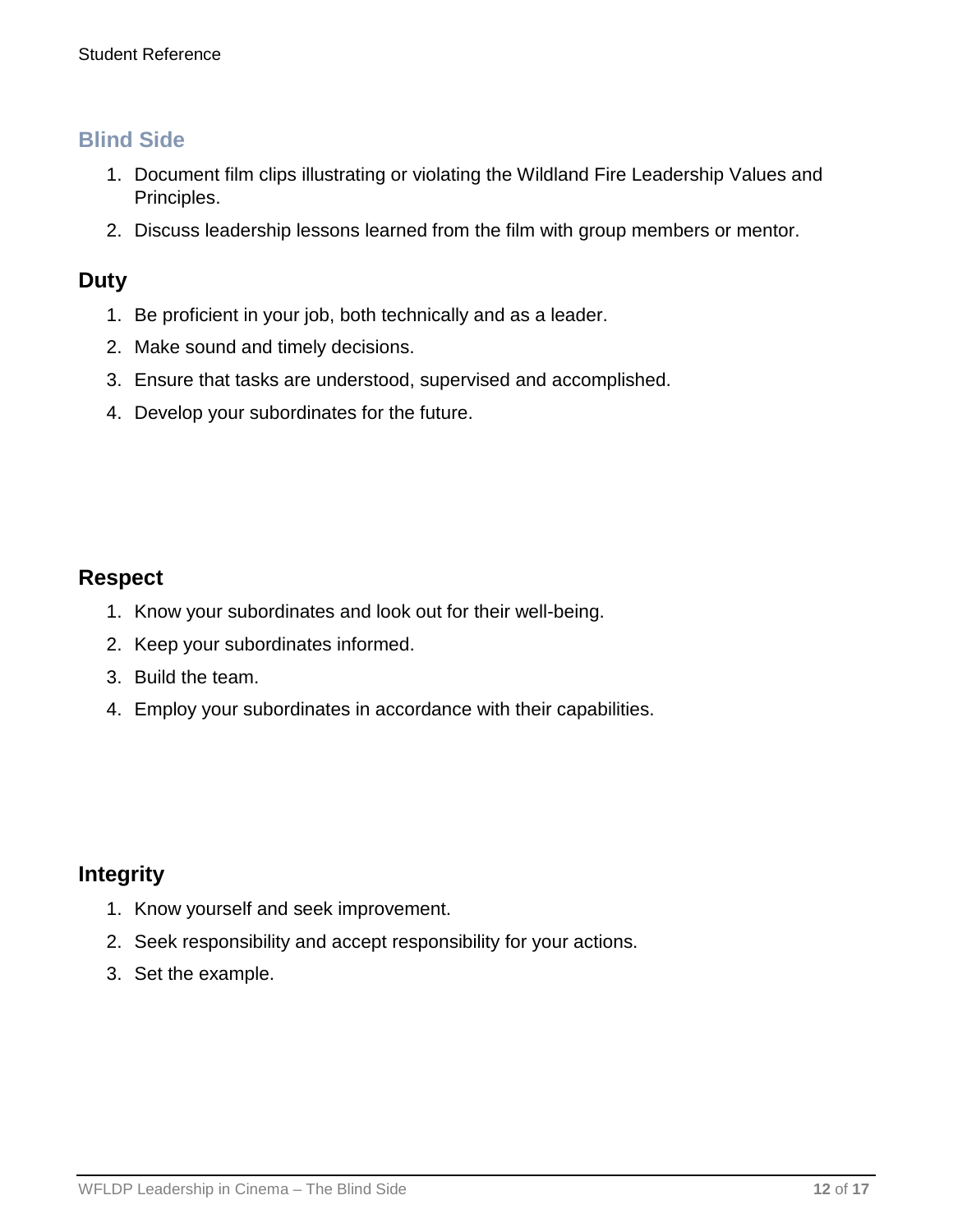# **The Charge of the Light Brigade**

### by *Alfred, Lord Tennyson*

Half a league, half a league, Half a league onward, All in the valley of Death Rode the six hundred. "Forward the Light Brigade! Charge for the guns!" he said. Into the valley of Death Rode the six hundred. Forward, the Light Brigade!" Was there a man dismay'd? Not tho' the soldier knew Some one had blunder'd. Theirs not to make reply, Theirs not to reason why, Theirs but to do and die. Into the valley of Death Rode the six hundred.

Cannon to right of them, Cannon to left of them, Cannon in front of them Volley'd and thunder'd; Storm'd at with shot and shell, Boldly they rode and well, Into the jaws of Death, Into the mouth of hell Rode the six hundred.

Flash'd all their sabres bare, Flash'd as they turn'd in air Sabring the gunners there, Charging an army, while All the world wonder'd. Plunged in the battery-smoke Right thro' the line they broke; Cossack and Russian Reel'd from the sabre-stroke Shatter'd and sunder'd. Then they rode back, but not, Not the six hundred.

Cannon to right of them, Cannon to left of them, Cannon behind them Volley'd and thunder'd; Storm'd at with shot and shell, While horse and hero fell, They that had fought so well Came thro' the jaws of Death, Back from the mouth of hell, All that was left of them, Left of six hundred.

When can their glory fade? O the wild charge they made! All the world wonder'd. Honor the charge they made! Honor the Light Brigade, Noble six hundred!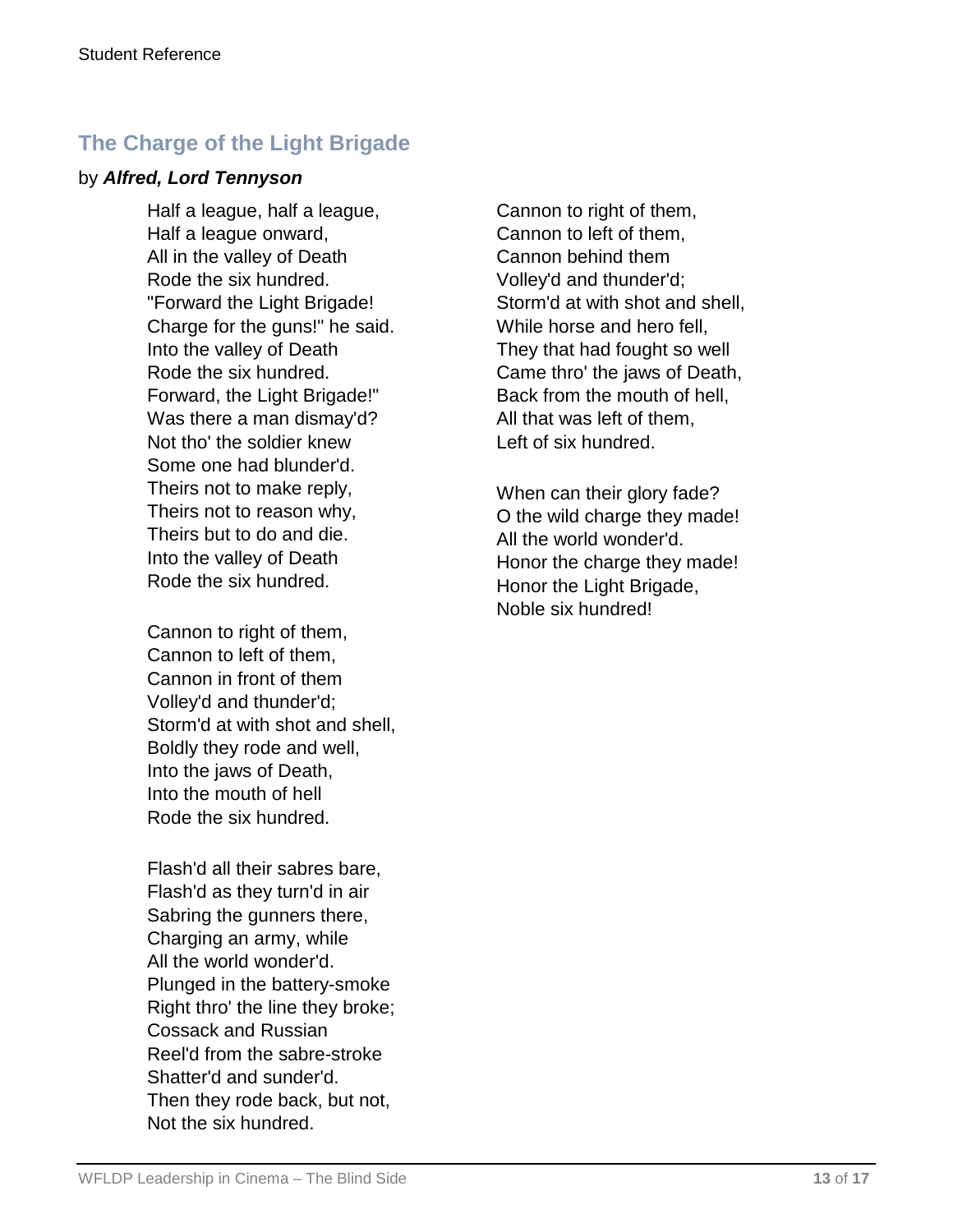## **Values and Principles**

Read or watch the following clips or scenes from the movie. Discuss in your groups what Wildland Leadership Values and Principles are represented or violated.

- 1. *"Forget sports. Look at the wall. "Christian." We either take that seriously or we paint over it. You don't admit Michael Oher because of sports. You admit him because it's the right thing to do."* ~ Bert Cotton
- 2. Compare the previous clip with *"I thought he was gonna be a player. I can't believe I used up all my chips to get him in school."* ~ Bert Cotton
- 3. He threw this in the trash can.*"I look and I see white everywhere—white walls, white floors, and a lot of white people. The teachers do not know I have no idea of anything they are talking about. I do not wanna listen to anyone, especially the teachers. They are giving homework and expecting me to do the problems on my own. I have never done homework in my life. I go to the bathroom, look in the mirror and say: 'This is not Michael Oher.'" He entitled it "White Walls."* ~ Mrs. Boswell
- 4. Mrs. Boswell's insight of Michael's learning disconnect and willingness to give him a chance at a good education.
- 5. *...Look, here's the deal. I don't need y'all to approve my choices, all right? But I do ask that you respect them. You have no idea what this boy's been through. And if this is gonna become some running diatribe, I can find an overpriced salad a lot closer to home.* ~ Leigh Anne Tuohy
- 6. Leigh Anne Tuohy interrupts practice and Coach Cotton to explain to Michael the fundamentals of protecting the quarterback using the analogy of protecting the family.
- 7. *"This young man plays for my team. My team! And I will defend him like he's my own son against you...)* ~ Bert Cotton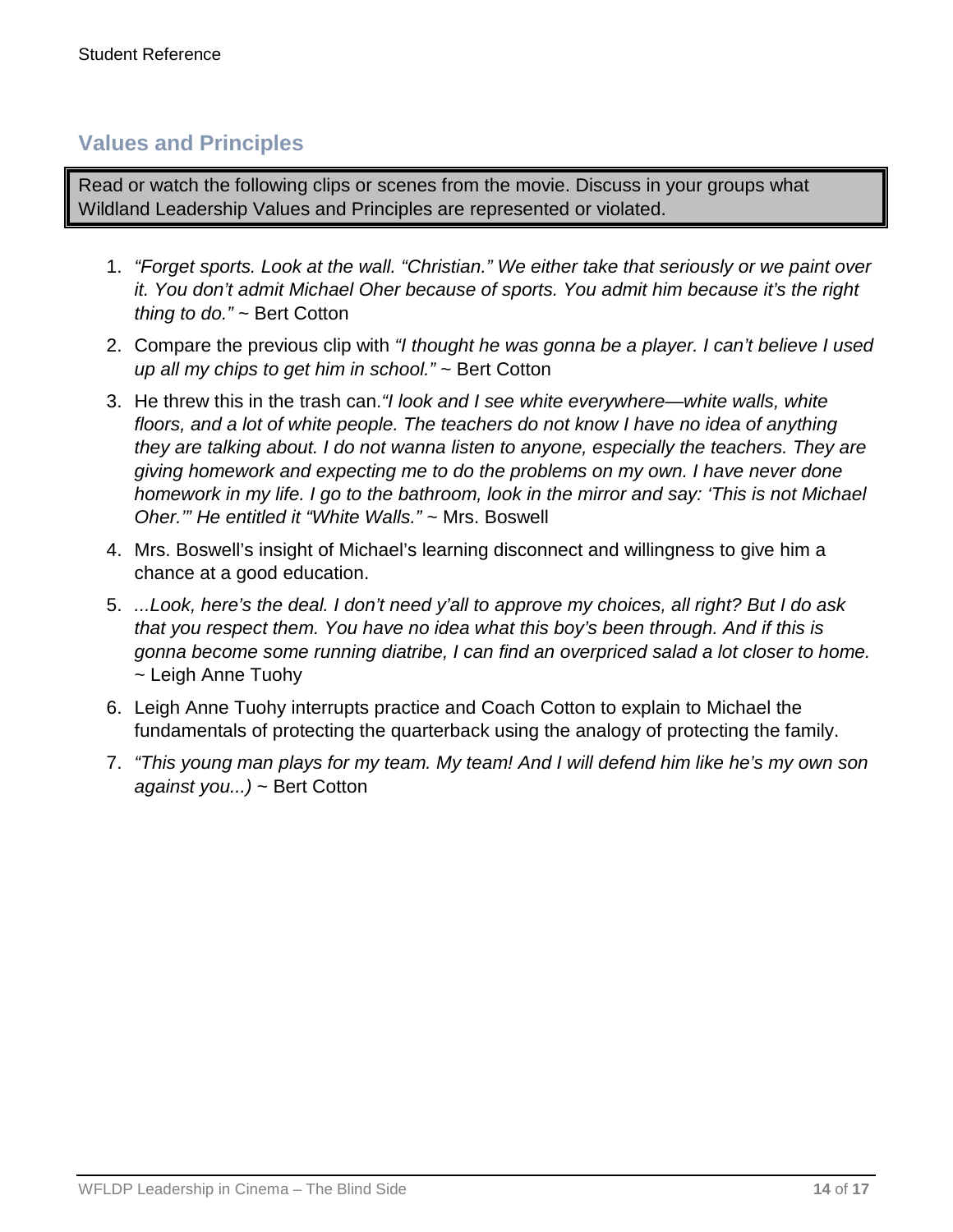# **The Blind Side**

### **Guided Discussion**

*"The starting point for leadership development is self-awareness. In many ways, our greatest challenge is to know ourselves. Self-awareness is an inward application of situation awareness. Fire leaders have an inner drive to analyze and know ourselves. We probe our blind spots and come away resolved to improve ourselves. We honestly appraise our own strengths and weaknesses." [\(Leading in the Wildland Fire Service,](https://www.nwcg.gov/sites/default/files/products/pms494-2_0.pdf#page=63) page 59)*

1. On two occasions, Michael assures both Leigh Anne and Coach Cotton that he has their back. A quarterback's blind side is similar to what drivers and others refer to as their blind spot—the area of unawareness that can potentially cause harm. Every wildland firefighter has a "blind spot."

Respond to the following statement, "We all invest in something, personally or professionally.

- If you're a business owner [wildland fire leader], who is your insurance?
- Who are the people that protect your blind side and allow you to be successful?
	- o Have you even noticed them yet?
	- o Do you take the time to appreciate them?

I think it's not necessarily what you invest in but who you invest in that's more important. With the right people, your team, your family, your business, will be successful. Take a closer look at those around you. Take the time to see who's there. You might be surprised, with a little bit of coaching, they could be the insurance that protects you for life." (Tara Young, Marketing Coordinating, Unified360)

**Leaders:** What mechanisms do you have in place to identify your blind spots?

- Followers: What can you do to help your leader realize his/her blind spot?
- Why is it important to recognize blind spots?
- 2. Read ["Command Climate"](https://www.nwcg.gov/sites/default/files/products/pms494-2_0.pdf#page=23) on page 19 of [Leading in the Wildland Fire Service.](https://www.nwcg.gov/sites/default/files/products/pms494-2_0.pdf)
	- As a wildland fire leader, how important is it to value your subordinates?
	- What do you do to ensure that all members of the team are valued employees?
	- As a follower, do you feel valued?
		- o If so, what has your leader done to make you feel valued?
		- o If not, what feedback can you provide to your leader about your discontent?
- 3. Some (including the NCAA) questioned the Touhy's motives regarding their involvement in Michael Oher's life. Have you ever had your motives questioned or have you ever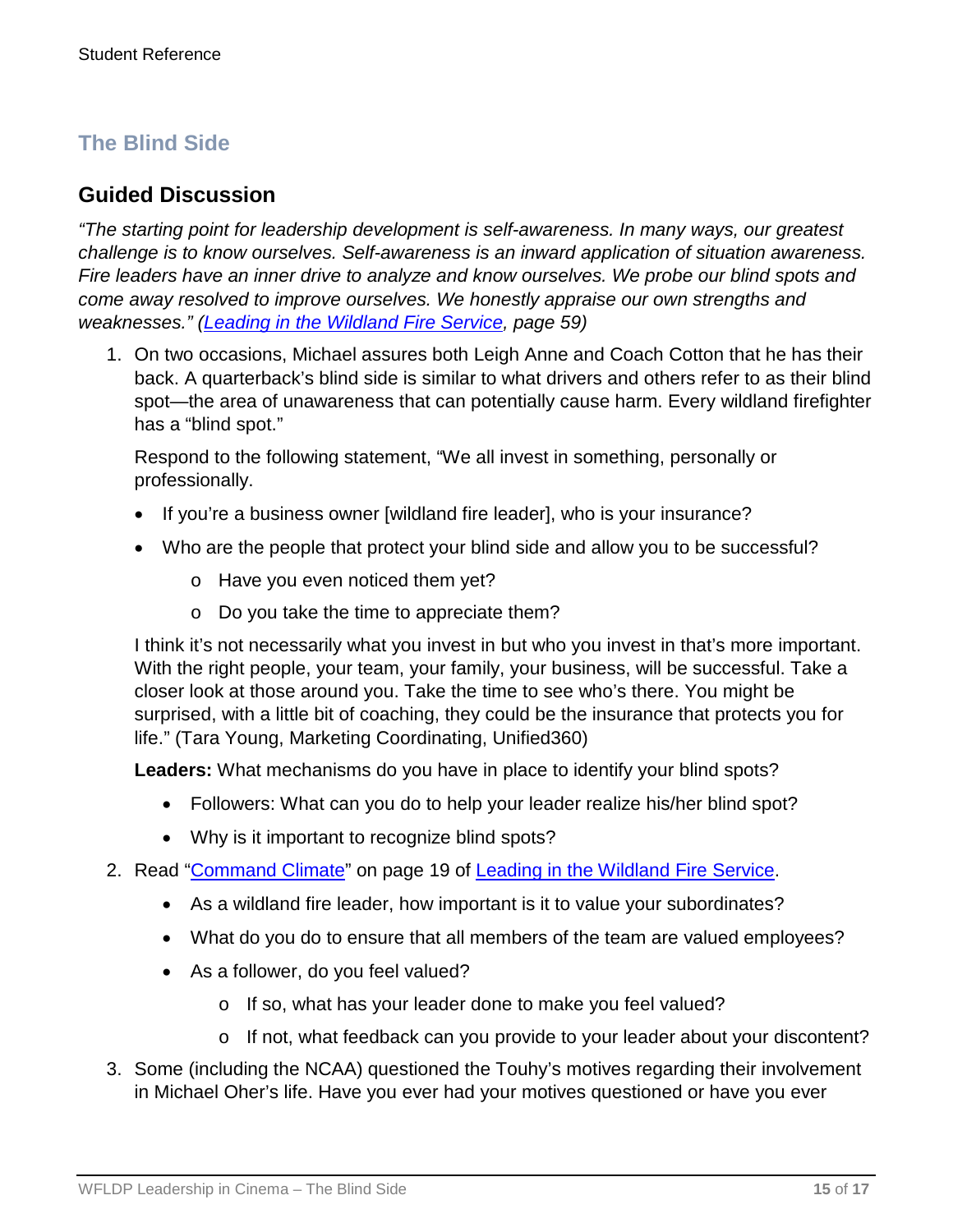questioned someone else's motives? How did you handle your involvement in this situation?

4. Review and/or discuss the scene where Sean Touhy helps Michael develop an essay topic using an analogy between Alfred Lord Tennyson's "The Charge of the Light Brigade" (see Student Handout page 2) and LSU/Ole Miss.

*Courage is a hard thing to figure. You can have courage based on a dumb idea or a mistake, but you're not supposed to question adults or your coach or your teacher because they make the rules. Maybe they know best, but maybe they don't. It all depends on who you are, where you come from. Didn't at least one of the 600 guys think about giving up and joining with the other side? I mean, valley of Death, that's pretty salty stuff. That's why courage is tricky. Should you always do what others tell you to do? Sometimes you might not even know why you're doing something. I mean, any fool can have courage. But honor, that's the real reason you either do something or you don't. It's who you are and maybe who you want to be. If you die trying for something important, then you have both honor and courage, and that's pretty good. I think that's what the writer was saying: That you should hope for courage and try for honor. And maybe even pray that the people telling you what to do have some too.* ~ Michael Oher

After reading Tennyson's poem and Michael's quote, create an analogy using wildland firefighting where either individuals did or did not speak up in the face of danger or opted to put the needs of their subordinates before their own.

- Review the green pages of the [Incident Response Pocket Guide](https://www.nwcg.gov/sites/default/files/publications/pms461.pdf) (IRPG).
- Review ["How to Properly Refuse Risk"](https://www.nwcg.gov/sites/default/files/publications/pms461.pdf#page=35) pages 17 and 18 of the IRPG.
- 5. Leaders should ensure that their teams form into cohesive units. Take time to determine how well your team is functioning by taking the L-380 "Crew Cohesion Assessment" developed by Mission-Centered Solutions and downloadable from the Toolbox on the [Wildland Fire Leadership Development website.](https://www.fireleadership.gov/)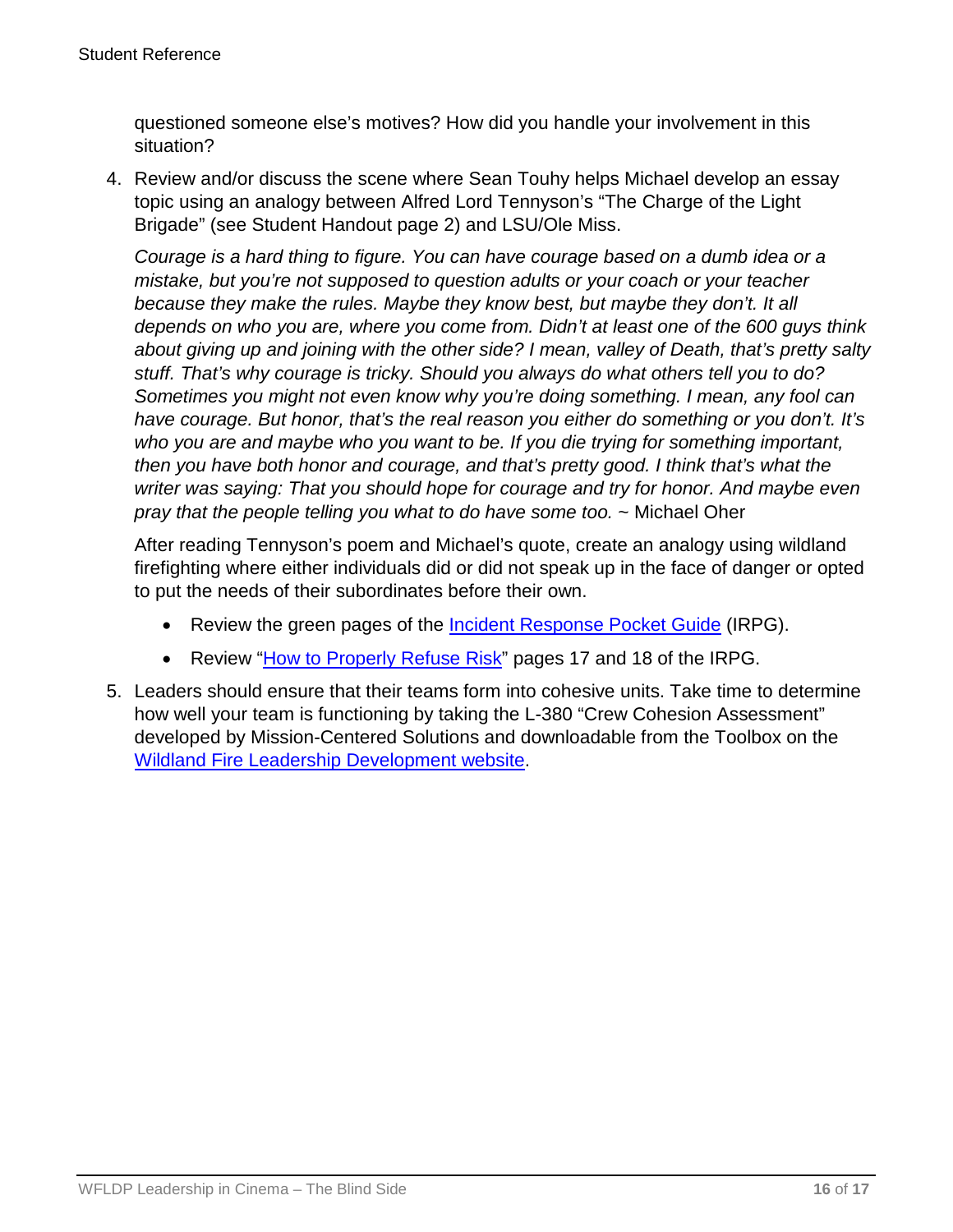# **Fireline Leadership Challenge #1**

## **Engaging the Professional Reading Program**

Read *The Blind Side* by Michael Lewis. Hollywood did an okay job with the story, but the book provides more insight into the story and answers questions produced by watching the movie. Some characters, like Sean Tuohy were more involved than the movie portrays.

Also consider reading In a Heartbeat: Sharing the Power of Cheerful Giving by Sean and Leigh Anne Tuohy and Sally Jenkins which is scheduled for release in July 2010.

## **Fireline Leadership Challenge #2**

## **Virtuous Leadership & Reigniting the Team**

Read Michael Hyatt's blog entry titled *"John Wooden and the Power of Virtue in Leadership"* by Michael Hyatt available for download at [http://michaelhyatt.com/2010/06/john-wooden-and-the](http://michaelhyatt.com/2010/06/john-wooden-and-the-power-of-virtue-in-leadership.html)[power-of-virtue-in-leadership.html](http://michaelhyatt.com/2010/06/john-wooden-and-the-power-of-virtue-in-leadership.html)

Download a copy of and read Fired Up or Burned Out: How to Reignite Your Team's Passion, Creativity and Productivity which was primarily written by Michael Lee Stallard and is located in the gray box at the top of Hyatt's blog about Wooden [\(http://www.michaelleestallard.com/wp](http://www.michaelleestallard.com/wp-content/uploads/Fired-Up-or-Burned-Out-Paperback-Reprint-1.pdf)[content/uploads/Fired-Up-or-Burned-Out-Paperback-Reprint-1.pdf\)](http://www.michaelleestallard.com/wp-content/uploads/Fired-Up-or-Burned-Out-Paperback-Reprint-1.pdf).

## **Fireline Leadership Challenge #3**

## **Southwest Airlines Case Study**

### *The Mission of Southwest Airlines*

The mission of Southwest Airlines is dedication to the highest quality of Customer Service delivered with a sense of warmth, friendliness, individual pride, and Company Spirit.

### *To Our Employees*

We are committed to provide our Employees a stable work environment with equal opportunity for learning and personal growth. Creativity and innovation are encouraged for improving the effectiveness of Southwest Airlines. Above all, Employees will be provided the same concern, respect, and caring attitude within the organization that they are expected to share externally with every Southwest Customer.

January 1988

## **Video References**

In 2008, the NWCG Leadership Subcommittee had the opportunity to participate in the Wharton Leadership Conference (this opportunity is available for senior wildland fire leaders as an L-580,